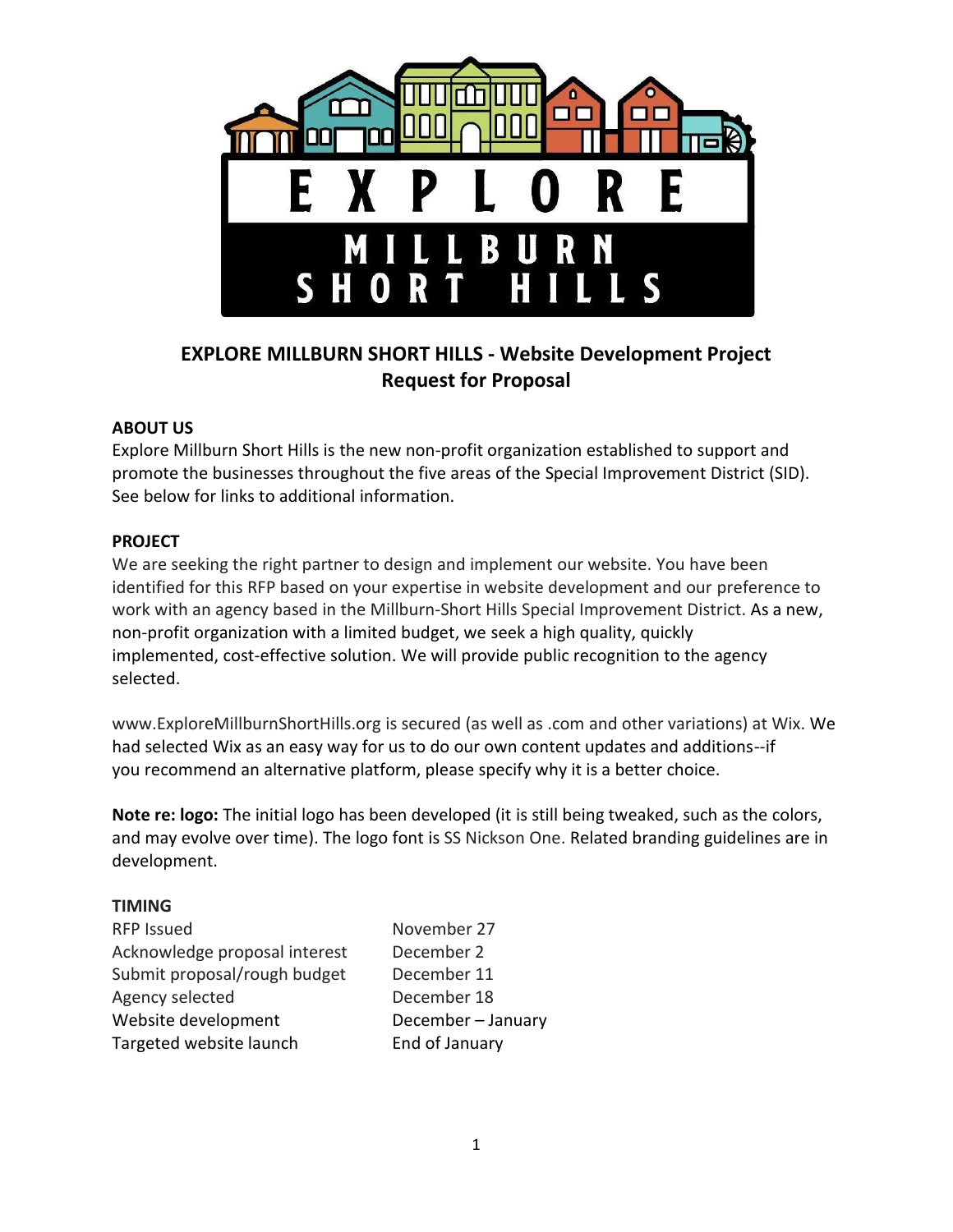## **Proposal should include**

- Recommend if Wix is the optimal platform, or if alternative is recommended and why
- Show examples of relevant work
- Basic recommendations re: site architecture and functionality (e.g., directory format, other special functions such a map), referencing websites that you consider best-in-class for Special Improvement Districts (in NJ and across the U.S.)
- Preliminary design concepts (if you choose)
- Budget
- Detailed schedule that achieves launch by end of January
- Level/timing of website support to be provided post-launch

# **Please confirm your interest by December 2, and submit your proposal by December 11 to:**

Marla Itzkin Marketing Consultant Explore Millburn Short Hills [marketing@exploremillburnshorthills.org](mailto:marketing@exploremillburnshorthills.org) (908) 247-0570

# **PROPOSED PROCESS/SCOPE OF WORK**

#### **Phase 1: Kickoff & Discovery**

Define the strategic objectives and gather necessary materials

- Client Interviews
- Asset Gathering
- Background Research

## **Phase 2: UX & Website Architecture**

Recommend template/theme that best represents the organization and optimizes the user flow

- Produce a sitemap/website architecture that defines how users will navigate and experience the site
- Match ideal user requirements to Wix Templates
- Present options in cases where appropriate
- A key element will be the Directory of Businesses within the website
	- determine the right format for the Directory of Businesses (ultimately, several hundred businesses) that will be the heart of the website – to include at a minimum: business name, location/contact info, website, SID area, business category
	- discuss how to categorize/tag/structure to navigate or search

## **Phase 3: Content Production**

All website copy produced and migrated to a centralized location for review. Copy and visuals will be provided by Explore Millburn Short Hills (and we welcome the agency to supplement visuals as appropriate)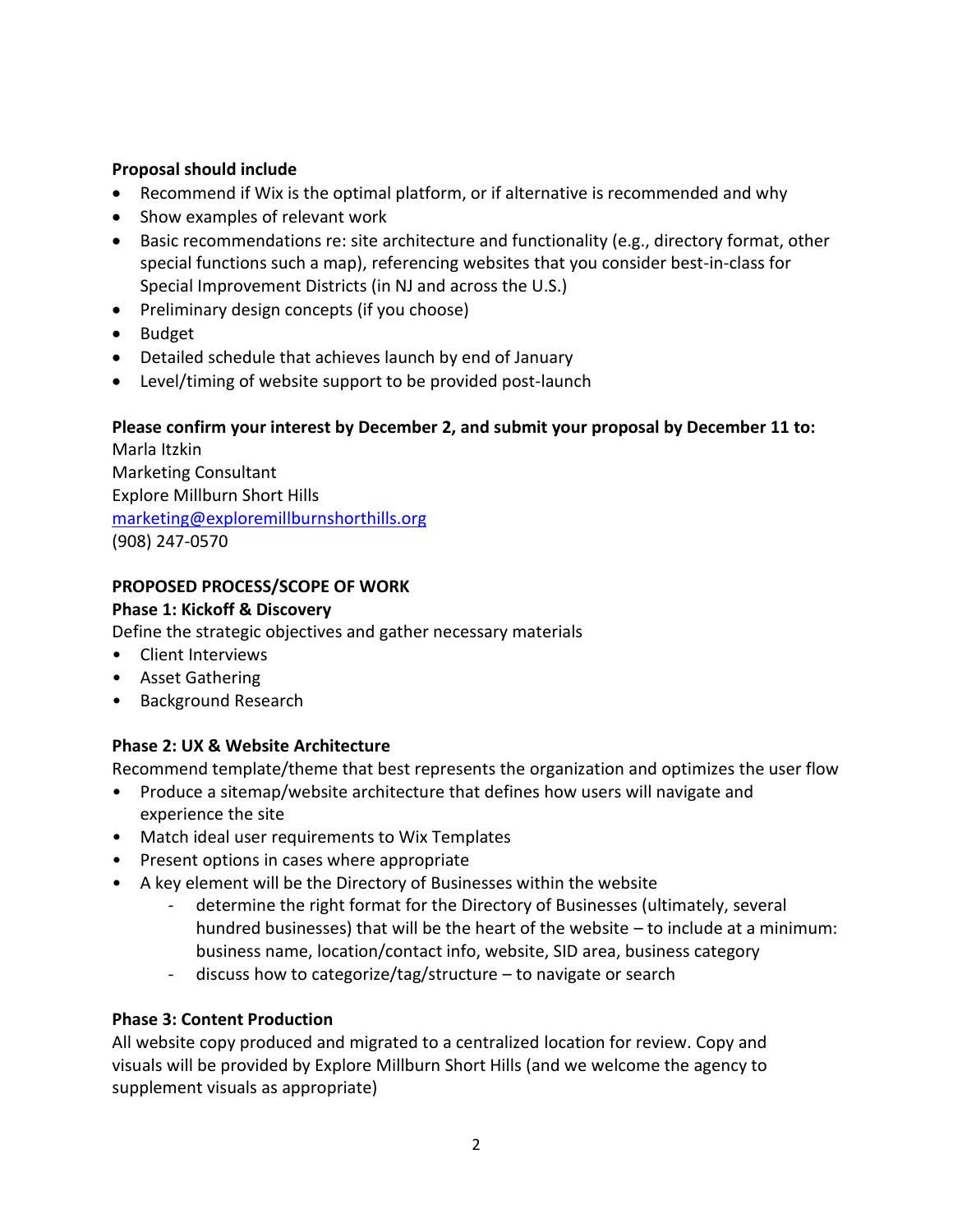**Potential site sections/functions** – agency to recommend based on analysis of best-in-class, similar category websites:

- About Explore Millburn Short Hills/SID: About us, the team, 5 SID districts, contact us, newsletters
- Resources for current Businesses and Commercial Property Owners
- Resources for prospective Businesses: including available space
- Upcoming Events: calendar, registration, acceptance of payments
- Business Directory business name, address, SID area, contact info, website, other info
- About Millburn Short Hills overview of the township, community partners, helpful links to other Millburn Short Hills resources
- Social media feed and links to social media
- Forms functionality ability to sign up for emails using a content gathering form (Mailchimp integration?), other forms
- Photo gallery

## **Phase 4: Design & Production**

Work within the selected platform to recommend fonts, colors and layouts.

- Select final website template
- Populate content & media
- Search Engine Optimization metadata added

## **Phase 5: Review & Feedback**

- Pre-launch client review and feedback
- Train client on how to use website Content Management System (CMS)

## **Phase 6: Quality Assurance & Launch**

Ensure that the website is ready for launch and launched to the public

- Final Search Engine Optimization
- Analytics Tracking deployed- Google Analytics, other?
- Ensure cross-browser compatibility with current versions of all major browsers
- Mobile compatible/friendly on iphone, ipad, android phones, and tablets

## **RESOURCES**

Overview of the SID - Poster:

[https://twp.millburn.nj.us/DocumentCenter/View/5614/Proposed-Special-Improvement-](https://twp.millburn.nj.us/DocumentCenter/View/5614/Proposed-Special-Improvement-District-Information-Sheet-PDF?bidId=)[District-Information-Sheet-PDF?bidId=](https://twp.millburn.nj.us/DocumentCenter/View/5614/Proposed-Special-Improvement-District-Information-Sheet-PDF?bidId=)

SID overview – slides from November 2020 Annual meeting <https://bit.ly/MSHSIDoverview>